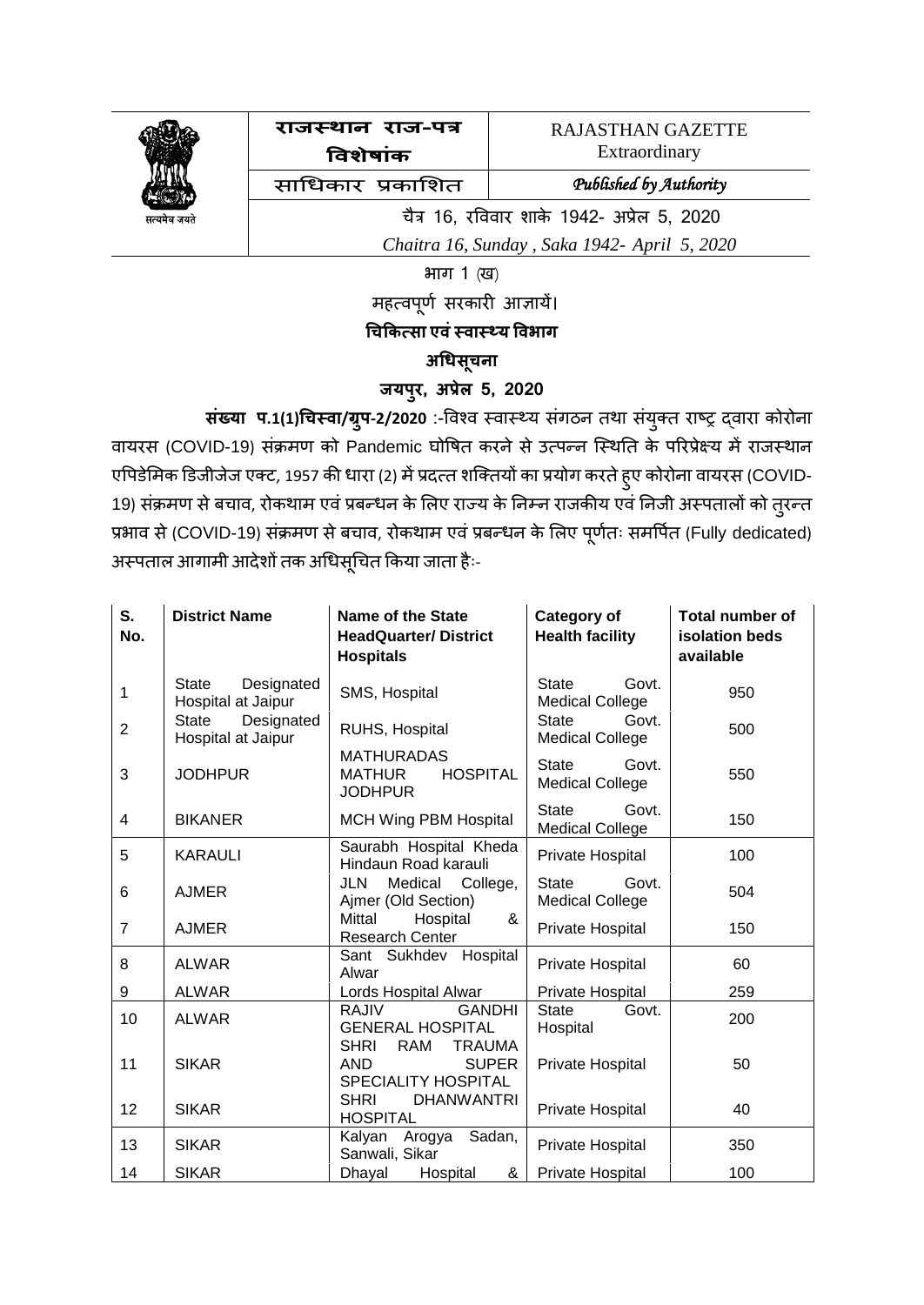| 3197 |                       | राजस्थान राज—पत्र, अप्रेल 5, 2020                                                                  |                                                 | भाग 1<br>(ख) |
|------|-----------------------|----------------------------------------------------------------------------------------------------|-------------------------------------------------|--------------|
|      |                       | Reasearch<br>Centere,<br>Reeengus                                                                  |                                                 |              |
| 15   | <b>JALORE</b>         | Govt. Bhandari General<br><b>Hospital Jalore</b>                                                   | <b>State</b><br>Govt.<br>Hospital               | 84           |
| 16   | <b>JAISALMER</b>      | Maheshwari hospital and<br>research center jaisalmer                                               | Private Hospital                                | 50           |
| 17   | <b>JAISALMER</b>      | Golden<br>hospital<br>city<br>jaisalmer                                                            | Private Hospital                                | 30           |
| 18   | <b>JAISALMER</b>      | New Rajasthan Hospital<br>&<br>Fertility<br>Center<br>Jaisalmer                                    | Private Hospital                                | 25           |
| 19   | <b>JAISALMER</b>      | Memorial<br>hospital<br>R.L.<br>jaisalmer                                                          | Private Hospital                                | 25           |
| 20   | <b>RAJSAMAND</b>      | Hospital<br>R.K.<br><b>District</b><br>Rajsamand                                                   | <b>State</b><br>Govt.<br>Hospital               | 150          |
| 21   | <b>CHITTORGARH</b>    | <b>SSG Govt Hospital</b>                                                                           | <b>State</b><br>Govt.<br>Hospital               | 250          |
| 22   | <b>UDAIPUR</b>        | <b>SUPER</b><br><b>SPECIALITY</b><br><b>BUILDING, MBGH</b>                                         | <b>State</b><br>Govt.<br><b>Medical College</b> | 500          |
| 23   | <b>BARMER</b>         | PMO Barmer(DH)                                                                                     | <b>State</b><br>Govt.<br>Hospital               | 300          |
| 24   | <b>NAGAUR</b>         | JLN<br><b>HOSPITAL</b><br><b>NAGAUR</b>                                                            | <b>State</b><br>Govt.<br>Hospital               | 200          |
| 25   | <b>HANUMANGARH</b>    | <b>GANDHI</b><br><b>MAHATMA</b><br><b>MEMORIAL</b><br><b>HOSPITAL</b><br>HANUMANGARH TOWN          | <b>State</b><br>Govt.<br>Hospital               | 200          |
| 26   | <b>HANUMANGARH</b>    | <b>HISSARIA</b><br><b>MULTISPECIALITY</b><br>HOSPITAL,<br>HANUMANGARH TOWN                         | Private Hospital                                | 50           |
| 27   | <b>HANUMANGARH</b>    | <b>CHC RAWATSAR</b>                                                                                | <b>State</b><br>Govt.<br>Hospital               | 75           |
| 28   | <b>HANUMANGARH</b>    | <b>VIVEKANAND</b><br><b>SWASTHAY</b><br><b>SEWA</b><br>HOSPITAL,<br><b>SAMITI</b><br><b>BHADRA</b> | Private Hospital                                | 100          |
| 29   | <b>KOTA</b>           | NMCH HOSPITAL KOTA                                                                                 | <b>MEDICAL</b><br><b>COLLEGE</b>                | 969          |
| 30   | <b>TONK</b>           | DH TONK                                                                                            | <b>State</b><br>Govt.<br>Hospital               | 150          |
| 31   | <b>BARAN</b>          | HOSPITAL,<br><b>PRIYA</b><br><b>BARAN</b>                                                          | Private Hospital                                | 100          |
| 32   | <b>JHALAWAR</b>       | SANJEEVANI<br><b>VYAS</b><br>HOSPITAL ANUSANDHAN<br><b>KENDRA PVT LTD</b>                          | Private Hospital                                | 60           |
| 33   | <b>SAWAI MADHOPUR</b> | <b>RANTHAMBORE</b><br>SEWIKA HOSPITAL                                                              | Private Hospital                                | 60           |
| 34   | <b>BUNDI</b>          | <b>NURSING</b><br><b>ANURAG</b><br><b>HOME</b>                                                     | Private Hospital                                | 50           |
| 35   | <b>BUNDI</b>          | <b>BUNDI HOSPITAL AND</b><br><b>RESEACH CENTER</b>                                                 | Private Hospital                                | 75           |
| 36   | <b>BHILWARA</b>       | DH BHILWARA                                                                                        | <b>State</b><br>Govt.<br><b>Medical College</b> | 427          |
| 37   | <b>SIROHI</b>         | <b>DISTRICT</b><br><b>HOSPITAL</b><br><b>SIROHI</b>                                                | <b>State</b><br>Govt.<br>Hospital               | 100          |
| 38   | <b>BHARATPUR</b>      | <b>Jindal Nursing Home</b>                                                                         | Private Hospital                                | 90           |
| 39   | <b>DAUSA</b>          | Ramkaran<br>Shri<br>Joshi<br><b>District Hospital Dausa</b>                                        | <b>State</b><br>Govt.<br>Hospital               | 90           |
| 40   | <b>CHURU</b>          | D.B. Hospital churu                                                                                | <b>State</b><br>Govt.<br>Hospital               | 300          |